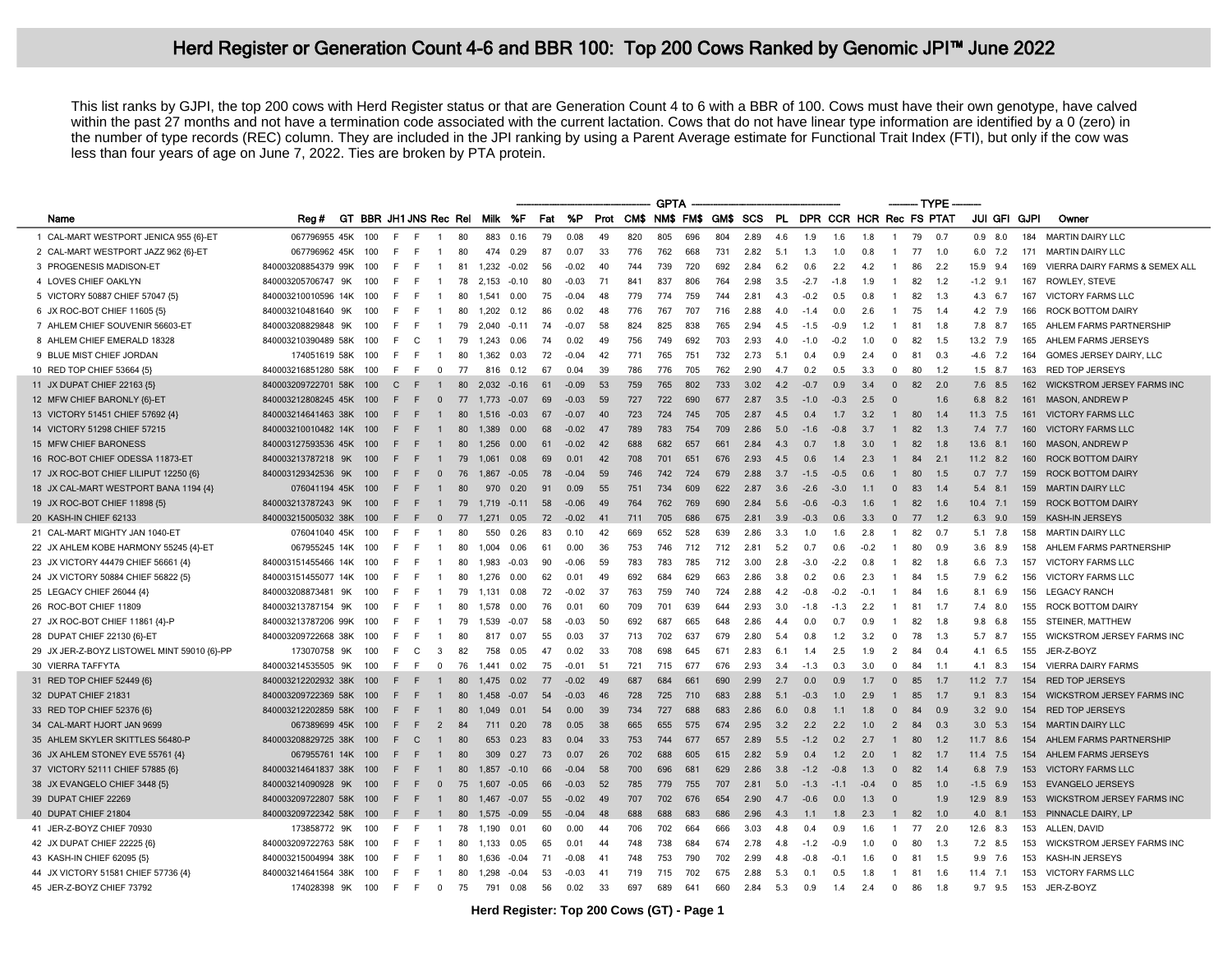|                                         |                                                          |      |                        |           |                   |                     |               |                      |      |         |    |          | <b>GPTA</b> |     |                    |                                         |      |        |        |                            |                          | – TYPE |        |                 |     |                                   |
|-----------------------------------------|----------------------------------------------------------|------|------------------------|-----------|-------------------|---------------------|---------------|----------------------|------|---------|----|----------|-------------|-----|--------------------|-----------------------------------------|------|--------|--------|----------------------------|--------------------------|--------|--------|-----------------|-----|-----------------------------------|
| Name                                    | Reg#                                                     |      | GT BBR JH1 JNS Rec Rel |           |                   |                     |               | Milk %F              | Fat  | %P      |    | Prot CMS |             |     | NM\$ FM\$ GM\$ SCS |                                         |      |        |        | PL DPR CCR HCR Rec FS PTAT |                          |        |        | JUI GFI GJPI    |     | Owner                             |
| 46 T-D-I CHIEF 13034                    | 840003214269673 9K                                       |      | 100                    | E         | E<br>$^{\circ}$   | 76                  | 1,463         | $-0.13$              | 41   | $-0.10$ | 32 | 700      | 703         | 754 | 713                | 2.84                                    | 6.5  | 2.9    | 3.7    | 2.8                        | $\mathbf{0}$             | 82     | 0 9    | $3.2\quad 6.8$  | 153 | THE DAIRY INC.                    |
| 47 JX AHLEM STONEY DIAMOND 55465 {4}-ET | 067955465 9K                                             |      | 100                    | F.<br>F   | $\mathbf{1}$      | 79                  | $-25$         | 0.31                 | 64   | 0.14    | 28 | 684      | 663         | 522 | 617                | 2.78                                    | 5.2  | 0.6    | 1.1    | 3.8                        | $\mathbf{1}$             | 83     | 1.2    | $9.5$ $9.1$     | 153 | AHLEM FARMS PARTNERSHIP           |
| 48 JER-Z-BOYZ CHIEF 72644               | 173967366 9K                                             |      | 100                    | C<br>-F   | -1                | 79                  | 1.489         | $-0.03$              | 65   | $-0.03$ | 47 | 772      | 769         | 755 | 708                | 2.91                                    | 5.5  | $-0.8$ | 0.0    | 0.7                        | $\Omega$                 | 82     | 1.3    | $2.6$ 8.9       | 152 | JER-Z-BOYZ                        |
| 49 JX AHLEM CHIEF NELLIE 18201 {6}      | 840003210390362 58K                                      |      | 100                    | E<br>F    | $^{\circ}$        | 77                  | 1,495         | $-0.05$              | 62   | $-0.04$ | 46 | 719      | 718         | 710 | 670                | 2.94                                    | 5.0  | $-0.1$ | 0.2    | 1.0                        | $\Omega$                 | 82     | 1.7    | $7.5$ 9.2       | 152 | AHLEM FARMS PARTNERSHIP           |
| 50 JX DUPAT CHIEF 21970 (5)             | 840003209722508 58K                                      |      | 100                    | F.<br>-F  |                   | 80                  | 1,300         | 0.00                 | 64   | $-0.03$ | 41 | 740      | 736         | 722 | 670                | 2.86                                    | 5.6  | $-0.7$ | 0.2    | 1.4                        | $\mathbf{1}$             | 81     | 1.3    | 6.9<br>8.2      | 152 | <b>WICKSTROM JERSEY FARMS INC</b> |
| 51 JX VICTORY 50891 CHIEF 56815 (5)     | 840003151455523 14K                                      |      | 100                    | F         |                   | 80                  | 1.045         | 0.07                 | 67   | 0.01    | 40 | 746      | 740         | 697 | 678                | 2.94                                    | 4.7  | $-1.2$ | $-0.6$ | 3.0                        | $\mathbf{1}$             | 80     | 1.4    | $12.1$ 7.8      | 152 | <b>VICTORY FARMS LLC</b>          |
| 52 JX VICTORY 47835 CHIEF 57565 {6}     | 840003210010459 38K                                      |      | 100                    | E<br>F    | $\mathbf{1}$      | 80                  | 1,828         | $-0.06$              | 75   | $-0.07$ | 51 | 760      | 762         | 780 | 673                | 2.99                                    | 5.4  | $-1.2$ | $-0.7$ | 1.6                        | $\overline{1}$           | 80     | 1.0    | $2.4\quad 6.4$  | 151 | <b>VICTORY FARMS LLC</b>          |
| 53 JX ROC-BOT CHIEF 11578 (5)           | 840003210481613 9K                                       |      | 100                    | F         | C                 | 79                  | 1.245         | $-0.03$              | - 54 | $-0.01$ | 44 | 658      | 652         | 616 | 634                | 2.85                                    | 4.6  | 1.2    | 1.7    | 2.1                        | $\mathbf{1}$             | 78     | 0.9    | $2.2 \quad 7.0$ | 151 | <b>ROCK BOTTOM DAIRY</b>          |
| 54 JX PRIMUS STONEY LISTOWEL 20939 {4}  | 840003204567563 9K                                       |      | 100                    | F<br>F    | $\mathbf{1}$      | 79                  | 489           | 0.25                 | 77   | 0.12    | 43 | 721      | 701         | 562 | 610                | 2.80                                    | 4.9  | $-1.3$ | $-0.5$ | 2.2                        | $\mathbf{1}$             | -84    | 0.3    | $-0.7$ 9.1      | 151 | <b>BARLASS, BRETT A</b>           |
| 55 JX ROC-BOT CHIEF 11812 {5}           | 840003213787157 9K                                       |      | 100                    | F<br>F    | $\mathbf{1}$      | 80                  | 1,368         | $-0.07$              | 51   | $-0.04$ | 40 | 696      | 692         | 690 | 631                | 2.79                                    | 6.0  | 0.4    | 1.0    | 4.4                        | $\mathbf{1}$             | 77     | 1.3    | $6.1$ 7.8       | 151 | <b>ROCK BOTTOM DAIRY</b>          |
| 56 VIERRA CHIEF 31113                   | 840003214535385 9K                                       |      | 100                    |           |                   | 78                  | 1.074         | 0.05                 | 63   | $-0.03$ | 33 | 727      | 722         | 712 | 698                | 2.80                                    | 5.0  | 0.5    | 1.3    | 1.1                        | $\Omega$                 | 76     | 1.0    | 2.0<br>8.5      | 151 | <b>VIERRA DAIRY FARMS</b>         |
| 57 JX CAL-MART STONY BARBE 321 {4}      | 067796321 45K                                            |      | 100                    | F         | F<br>2            | 82                  | 81            | 0.26                 | 59   | 0.14    | 33 | 678      | 655         | 503 | 607                | 2.71                                    | 5.0  | 0.1    | 1.6    | 3.4                        | 2                        | -81    | $-1.1$ | $8.5$ 7.7       | 151 | <b>MARTIN DAIRY LLC</b>           |
| 58 LEGACY CHIEF 27152                   | 840003211118469 9K                                       |      | 100                    | E<br>F    | $\Omega$          | 75                  | 1,175         | $-0.04$              | 48   | $-0.07$ | 27 | 746      | 750         | 787 | 729                | 2.95                                    | 6.2  | 1.0    | 1.5    | 1.0                        | $\Omega$                 | 78     | 2.1    | 14.4<br>8.7     | 151 | <b>LEGACY RANCH</b>               |
| 59 KASH-IN CHIEF 61934 {5}              | 840003210996084 38K                                      |      | 100                    | F         | F<br>$\mathbf{1}$ | 80                  | 2,056         | $-0.06$              | 86   | $-0.05$ | 64 | 700      | 700         | 691 | 640                | 3.06                                    | 2.1  | $-2.4$ | $-0.9$ | 1.9                        | $\Omega$                 | 86     | 1.9    | 7.8 8.6         | 150 | KASH-IN JERSEYS                   |
| 60 KASH-IN CHIEF 62204                  | 840003215005103 38K                                      |      | 100                    | C<br>F    | $\mathbf{1}$      | 80                  | 1.467         | 0.03                 | 78   | $-0.03$ | 48 | 707      | 702         | 678 | 634                | 2.85                                    | 3.5  | $-1.7$ | $-1.1$ | 0.3                        | $\Omega$                 | -81    | 1.1    | $3.3$ 7.9       | 150 | KASH-IN JERSEYS                   |
| 61 KASH-IN CHIEF 62139                  | 840003215005038 38K                                      |      | 100                    | E<br>E    | $\Omega$          | 77                  | 1.244         | 0.01                 | 62   | $-0.01$ | 43 | 672      | 665         | 632 | 588                | 2.80                                    | 4.2  | $-1.5$ | $-1.0$ | 1.2                        | $\Omega$                 | 77     | -2.2   | 18.5 8.9        | 149 | KASH-IN JERSEYS                   |
| 62 JX KASH-IN CHIEF 62708 {6}           | 840003215005607 58K                                      |      | 100                    | F         | $\Omega$          | 77                  | 1.537         | $-0.09$              | 54   | $-0.08$ | 39 | 737      | 739         | 768 | 699                | 2.89                                    | 5.7  | 0.1    | 0.9    | 1.3                        | $\Omega$                 | 78     | -1.7   | 7.0<br>6.8      | 149 | KASH-IN JERSEYS                   |
| 63 AVI-LANCHE CHIEF LOVELY 29696        | 840003148508592 9K                                       |      | 100                    | F         |                   | 79                  | 1.325         | $-0.06$              | 51   | $-0.05$ | 38 | 692      | 690         | 693 | 699                | 2.84                                    | 4.2  | 0.8    | 2.1    | 0.6                        | -1                       | 76     | 1.2    | 6.8<br>8.3      | 149 | AVILA RICHARD & JENNIFER M        |
| 64 VICTORY 51193 CHIEF 57314            | 840003210010372 14K                                      |      | 100                    | E<br>E    | -1                | 80                  | 885           | 0.04                 | 52   | 0.01    | 34 | 622      | 615         | 576 | 630                | 2.88                                    | 4.1  | 1.9    | 2.4    | 2.2                        | $\Omega$                 |        | 1.6    | 11.7 8.2        | 149 | <b>VICTORY FARMS LLC</b>          |
| 65 CAL-MART STEVE WHISTLE 1438-ET       | 076041438 45K                                            |      | 100                    | F         | $\Omega$          | 78                  | 239           | 0.31                 | 78   | 0.08    | 27 | 741      | 730         | 637 | 692                | 2.99                                    | 5.0  | 0.3    |        | 1.5                        | $\Omega$                 | 82     | 1.0    | 9.1<br>9.4      | 149 | <b>MARTIN DAIRY LLC</b>           |
| 66 FOREST GLEN JIGGY AJ                 | 067846468 45K                                            |      | 100                    | E<br>F    | -1                | 81                  | 1.335         | $-0.05$              | 54   | 0.04    | 59 | 750      | 736         | 643 | 630                | 2.85                                    | 4.9  | $-2.2$ | $-1.8$ | 1.0                        | -1                       | 77     | 0.9    | 3.3<br>9.7      | 148 | <b>BANSEN, DAN K</b>              |
| 67 JCJ MONUMENT 36865                   | 840003138397529 14K                                      |      | 100                    | -F<br>F   | 4                 | 83                  | 1,618         | $-0.17$              | 40   | $-0.03$ | 53 | 621      | 617         | 593 | 618                | 2.91                                    | 4.6  | 2.7    | 2.7    | 1.4                        | 2                        | 77     | 0.1    | $-2.1$ 8.7      | 148 | AHLEM, GRANT                      |
| 68 CDF KESTREL VICEROY W4165            | 840003200733555 14K                                      |      | 100                    | F<br>F    | $\overline{2}$    | 81                  | 1.467         | $-0.07$              | 56   | -0.01   | 52 | 676      | 670         | 630 | 620                | 2.92                                    | 4.2  | -0.3   | 0.8    | 2.2                        | $\overline{2}$           | 85     | 0.2    | $-0.1$<br>8.2   | 148 | <b>C &amp; S LIVESTOCK</b>        |
| 69 AHLEM LISTOWEL DREAM 53757-PP        | 067853757 9K                                             |      | 100                    | E<br>-F   | 2                 | 81                  | 1,420         | $-0.10$              | -47  | 0.00    | 51 | 706      | 698         | 655 | 643                | 2.86                                    | 5.3  | $-0.1$ | 0.7    | 1.3                        | $\overline{1}$           | 77     | 0.4    | $-4.6$<br>8.8   | 148 | AHLEM FARMS PARTNERSHIP           |
| 70 JX VICTORY 50784 CHIEF 56742 {5}     | 840003151455618 14K                                      |      | 100                    | -F<br>-F  | -1                | 80                  | 1,528         | $-0.11$              | 48   | $-0.04$ | 48 | 674      | 670         | 656 | 630                | 2.86                                    | 4.5  | $-0.3$ | 0.5    | 2.4                        | $\Omega$                 |        | 1.5    | 9.7<br>6.2      | 148 | <b>VICTORY FARMS LLC</b>          |
| 71 VALSIGNA JIGGY 38870-ET              | 840003212863519 58K                                      |      | 100                    | C         | C                 | 80                  | 917           | 0.04                 | 53   | 0.04    | 43 | 678      | 663         | 581 | 581                | 2.70                                    | 5.4  | $-0.6$ | $-0.6$ | 1.3                        | $\Omega$                 |        | 1.6    | 9.4<br>9.9      | 148 | <b>WICKSTROM DAIRIES L.P.</b>     |
| 72 CAL-MART LUSAKA WYNTER 1268-ET       | 076041268 45K                                            |      | 100                    | F         | F<br>$\mathbf{1}$ | 78                  | 229           | 0.38                 | 92   | 0.15    | 41 | 616      | 593         | 428 | 610                | 2.83                                    | 0.8  | 0.4    | 0.6    | $-0.7$                     | $\Omega$                 | 72     | $-0.4$ | $-0.3$ 5.9      | 148 | <b>MARTIN DAIRY LLC</b>           |
| 73 JX VICTORY 47085 CHIEF 57055 {4}     | 840003210010581 14K                                      |      | 100                    | E<br>F    | -1                | 80                  | 1,325         | $-0.05$              | 54   | $-0.06$ | 35 | 683      | 681         | 695 | 628                | 2.77                                    | 5.3  | 0.0    | 0.5    | 1.6                        | - 0                      |        | 1.8    | 12.6<br>8.2     | 148 | <b>VICTORY FARMS LLC</b>          |
| 74 CAL-MART CHIEF LUCY 1363             | 076041363 45K                                            |      | 100                    | F<br>F    |                   | 80                  | 603           | 0.20                 | 73   | 0.04    | 31 | 708      | 698         | 633 | 656                | 2.85                                    | 4.6  | $-0.3$ | $-0.1$ | 1.4                        | $\Omega$                 | 77     | 1.9    | 12.6 7.7        | 148 | <b>MARTIN DAIRY LLC</b>           |
| 75 JX TAYLOR BROTHERS CHIEF 9055 {5}    | 840003210366848 9K                                       |      | 100                    | F<br>F    |                   | 79                  | 2.175         | $-0.20$              | 59   | $-0.10$ | 56 | 629      | 635         | 679 | 655                | 3.04                                    | 2.7  | 1.2    | 1.9    | 2.9                        | $\Omega$                 | 78     | 1.3    | 1.9<br>6.5      | 147 | <b>TAYLOR BROTHERS</b>            |
| 76 DUPAT JIGGY 21444-P                  | 840003204568068 38K                                      |      | 100                    | F<br>F    | $\mathbf{1}$      | 80                  | 1,495         | $-0.05$              | 62   | 0.00    | 54 | 698      | 687         | 634 | 592                | 2.69                                    | 5.1  | $-1.1$ | $-0.5$ | $-0.1$                     | $\mathbf{1}$             | 81     | 1.0    | $0.9$ $9.2$     | 147 | <b>WICKSTROM JERSEY FARMS INC</b> |
| 77 KASH-IN CHIEF 62042                  | 840003215004941 38K                                      |      | 100                    | F<br>F    |                   | 80                  | 1.443         | 0.02                 | 74   | 0.00    | 54 | 672      | 666         | 614 | 633                | 2.97                                    | 2.9  | $-0.4$ | 0.2    | 1.1                        | $\Omega$                 | 83     | 0.8    | 8.3<br>0.0      | 147 | KASH-IN JERSEYS                   |
| 78 FOUR J LISTOWEL 14097 {5}-P          | 840003201972039 9K                                       |      | 100                    | F         | C<br>2            | 81                  | 895           | 0.21                 | 89   | 0.10    | 54 | 697      | 680         | 550 | 623                | 2.92                                    | 2.1  | $-2.2$ | $-1.4$ | 0.8                        |                          |        | 0.3    | $-7.1$ 8.3      | 147 | <b>FOUR J JERSEYS</b>             |
| 79 FOREST GLEN CHIEF MACY               | 067870037 45K                                            |      | 100                    | F.<br>-F  | $\overline{1}$    | 79                  | 1,583         | $-0.10$              | 53   | $-0.03$ | 52 | 693      | 687         | 659 | 626                | 2.80                                    | 4.3  | $-1.3$ | $-0.4$ | 2.0                        | $\mathbf{0}$             | 82     | 1.0    | 2.7<br>8.4      | 147 | <b>BANSEN, DAN K</b>              |
| 80 JX VICTORY 49183 CHIEF 58564 {5}     | 840003213511831                                          | .58K | 100                    |           | $\Omega$          | 77                  | 1.886         | $-0.08$              | 73   | $-0.08$ | 50 | 731      | 733         | 761 | 683                | 2.90                                    | 3.5  | $-1.7$ | $-1.2$ | 0.5                        |                          |        | 1.2    | 4.8<br>7.6      |     | <b>VICTORY FARMS LLC</b>          |
| 81 ROC-BOT CHIEF 11955 {5}              | 840003213787300 9K                                       |      | 100                    | -F<br>-F  | $^{\circ}$        | 75                  | 1.600         | $-0.05$              | 65   | $-0.04$ | 49 | 684      | 682         | 674 | 634                | 2.90                                    | 3.8  | $-1.1$ | 0.0    | 1.2                        | - 0                      |        | 1.4    | 5.8<br>6.2      | 147 | ROCK BOTTOM DAIRY                 |
| 82 ROWLEYS 1996 CHIEF 2485 {6}          | 840003210986137 9K                                       |      | 100                    | F         | $\mathbf{1}$      | 78                  | 1,330         | 0.02                 | 69   | 0.00    | 49 | 634      | 630         | 587 | 620                | 3.00                                    | 2.5  | $-0.2$ | 0.5    | 2.3                        | $\Omega$                 | -87    | 1.4    | 10.4 7.5        | 147 | ROWLEY, STEVE                     |
| 83 KASH-IN CHIEF 61800 {6}              | 840003210995950 14K                                      |      | 100                    | F         | -1                | 79                  | 1.056         | 0.12                 | 77   | -0.01   | 37 | 748      | 741         | 709 | 653                | 2.77                                    | 4.8  | $-2.1$ | $-1.5$ | $-0.5$                     | $\Omega$                 | 86     | 1.9    | 8.6<br>9.4      | 147 | KASH-IN JERSEYS                   |
| 84 JX REDROW 9529 WESTPORT 2509 {6}     | 840003210986161 45K                                      |      | 100                    | F.        | $\overline{1}$    | 79                  | 85            | 0.29                 | 65   | 0.16    | 37 | 647      | 623         | 455 | 578                | 2.78                                    | 4.0  | 0.4    | $-0.3$ | 0.3                        | -1                       | 83     | $-1.1$ | $9.5$ 7.3       | 147 | STEVE ROWLEY & REDLAND GENETIC    |
| 85 CAL-MART STEVE JOHNA 1448-ET         | 076041448 45K                                            |      | 100                    | F         | $\mathbf{1}$      | 79                  | 805           | 0.19                 | 80   | 0.03    | 36 | 711      | 703         | 645 | 624                | 2.92                                    | -5.2 | 0.0    | 0.5    | 1.7                        | $\Omega$                 | 83     | 0.4    | -0.7<br>8.0     | 147 | <b>MARTIN DAIRY LLC</b>           |
| 86 JX DUPAT STONEY 21366 {4}            | 840003204567990 38K                                      |      | 100                    | F<br>F    | $\mathbf{1}$      | 80                  | 545           | 0.17                 | 63   | 0.07    | 35 | 744      | 730         | 637 | 605                | 2.82                                    | 6.9  | $-1.1$ | $-0.4$ | 1.6                        |                          | 78     | 0.9    | 6.7<br>8.3      | 147 | WICKSTROM JERSEY FARMS INC        |
| 87 BOHNERTS CHIEF MIA                   | 840003214927327 94K                                      |      | 100                    | F<br>E    | $^{\circ}$        | 78                  | 952           | 0.08                 | 63   | -0.02   | 31 | 732      | 728         | 712 | 685                | 2.87                                    | 5.1  | $-0.5$ | 0.0    | 1.8                        |                          | 78     | 1.0    | 8.2 8.3         | 147 | BOHNERT JAMES L & FAMILY          |
| 88 AHLEM CHIEF ALLURE 58054             | 840003217181336 9K                                       |      | 100                    | E<br>-F   | $\Omega$          | 76                  | 777           | 0.08                 | 56   | 0.01    | 30 | 681      | 674         | 637 | 644                | 2.83                                    | -4.9 | 0.0    | 0.8    | 2.1                        | $\Omega$                 | 80     | -2.0   | 15.4 9.2        | 147 | AHLEM FARMS PARTNERSHIP           |
| 89 VICTORY 49371 CHIEF 58441 {4}        | 840003213511122 58K                                      |      | 100                    | F.<br>F   | $\Omega$          | 77                  | 890           | $-0.04$              | 35   | $-0.04$ | 24 | 659      | 660         | 670 | 649                | 2.95                                    | 7.0  | 2.5    | 4.0    | 3.8                        | $\Omega$                 |        | 2.0    | 17.8<br>8.4     | 147 | <b>VICTORY FARMS LLC</b>          |
| 90 NYMAN KESTREL 48809                  | 173656585 9K                                             |      | 100                    | F<br>- F  | $\overline{1}$    | 79                  |               | 2,270 -0.17          | 70   | $-0.05$ | 72 | 702      | 703         | 688 | 651                | 3.11                                    | 2.2  | $-1.8$ | $-0.9$ | $-0.3$                     | $\overline{1}$           | 77     | 0.0    | $-4.4$ 8.8      | 146 | <b>RJ GENETICS</b>                |
| 91 DUTCH HOLLOW CHIEF MELBA             | 840003213697786 94K 100                                  |      |                        | $F - F$   | $\overline{1}$    |                     |               | 81  1,506  -0.08     | -54  | $-0.05$ | 43 | 639      | 639         | 647 | 620                | 2.93                                    | 4.1  | 0.4    | 1.4    | 3.1                        | $\overline{0}$           | 82     | 2.2    | 14.6 8.8        |     | 146 CHITTENDEN, MELANIE F         |
| 92 TOG AMARYLLIS 37626-P-ET             | 840003203346934 9K 100                                   |      |                        | F.<br>-F  | $\overline{1}$    | 79                  |               | 731 -0.02            | 32   | 0.06    | 39 | 677      | 661         | 572 | 627                | 2.71                                    | 6.3  | 1.4    | 2.3    | 1.8                        | $\overline{1}$           | 78 0.2 |        | $1.6$ 7.5       |     | 146 TRANS-OVA GENETICS            |
| 93 VICTORY 48848 CHIEF 58458 {5}        | 840003213511471 58K 100                                  |      |                        | F.        | F 1               | 79                  |               | 960 0.14             | - 78 | 0.01    | 38 | 644      | 638         | 594 | 627                | 2.97                                    | 2.6  | $-0.2$ | $-0.1$ | 1.6                        | $\overline{1}$           | 81 1.9 |        | 13.4 9.3        |     | 146 VICTORY FARMS LLC             |
| 94 JX MM KOBE SPICE 8709 {4}-P          | 840003208000635 55K 100                                  |      |                        | C F 1     |                   |                     | 81 1,316 0.03 |                      | 71   | 0.03    | 56 | 707      | 700         | 625 | 641                | 3.08                                    | 3.4  | $-0.9$ | $-1.1$ | $-1.8$                     | $\overline{1}$           | 83     | 0.7    | $-0.4$ 6.8      |     | 145 HOGAN, DAVID L                |
| 95 KASH-IN CHIEF 62187                  | 840003215005086 38K 100                                  |      |                        |           |                   |                     |               | F F 1 79 1,588 -0.17 | 39   | $-0.08$ | 40 | 632      | 634         | 667 | 657                | 2.92                                    | 4.6  | 2.1    | 2.4    | 3.0                        | $\overline{0}$           | 76 1.5 |        | $10.1$ 7.5      |     | 145 KASH-IN JERSEYS               |
| 96 JX JER-Z-BOYZ CHIEF MAE 72173 {5}    | 173933932 9K 100                                         |      |                        |           |                   | F F 1 79 1,135 0.05 |               |                      | 67   | $-0.01$ | 40 | 730      | 725         | 696 | 685                | 2.94                                    | 4.4  | $-0.7$ | $-0.3$ | 0.6                        | $\mathbf 0$              | 80     | 1.3    | $5.1$ 8.3       |     | 145 JER-Z-BOYZ                    |
| 97 LEGACY CHIEF 26071                   | 840003208873508 9K                                       |      | 100                    | F.<br>- F | $\overline{1}$    | 79                  | 994           | 0.11                 | 73   | 0.02    | 40 | 677      | 668         | 616 | 642                | 2.85                                    | 2.9  | $-0.9$ | $-0.3$ | 1.4                        | $\overline{1}$           | 86     | 1.5    | 5.8 6.4         |     | 145 LEGACY RANCH                  |
| 98 JX VICTORY 51615 CHIEF 57330 {6}     | 840003210010349 14K 100 C F 1                            |      |                        |           |                   | 80                  |               | 838 0.11 65          |      | 0.04    | 40 | 673      | 665         | 597 | 639                | 3.02                                    | 4.0  | 0.0    | 0.6    | 2.4                        | $\overline{\phantom{0}}$ |        | 1.4    | $7.8$ 7.5       |     | 145 VICTORY FARMS LLC             |
| 99 AHLEM CHIEF CARA 57319               | 840003212920260 9K 100 F F 1 78 1,291 -0.07 47 -0.05 35  |      |                        |           |                   |                     |               |                      |      |         |    | 690      | 690         | 704 | 660                | 2.89                                    | 5.3  | 0.2    | 0.6    | $1.6 \t 0$                 |                          |        | 1.7    | 13.6 7.9        |     | 145 AHLEM FARMS PARTNERSHIP       |
| 100 JX VICTORY 48534 CHIEF 57405 {5}    | 840003210010957 14K 100 F F 1 80 2,094 -0.17 61 -0.07 60 |      |                        |           |                   |                     |               |                      |      |         |    |          |             |     |                    | 681 683 697 647 3.02 3.7 -0.4 0.6 1.6 0 |      |        |        |                            |                          |        | 0.7    |                 |     | -3.3 6.8 144 VICTORY FARMS LLC    |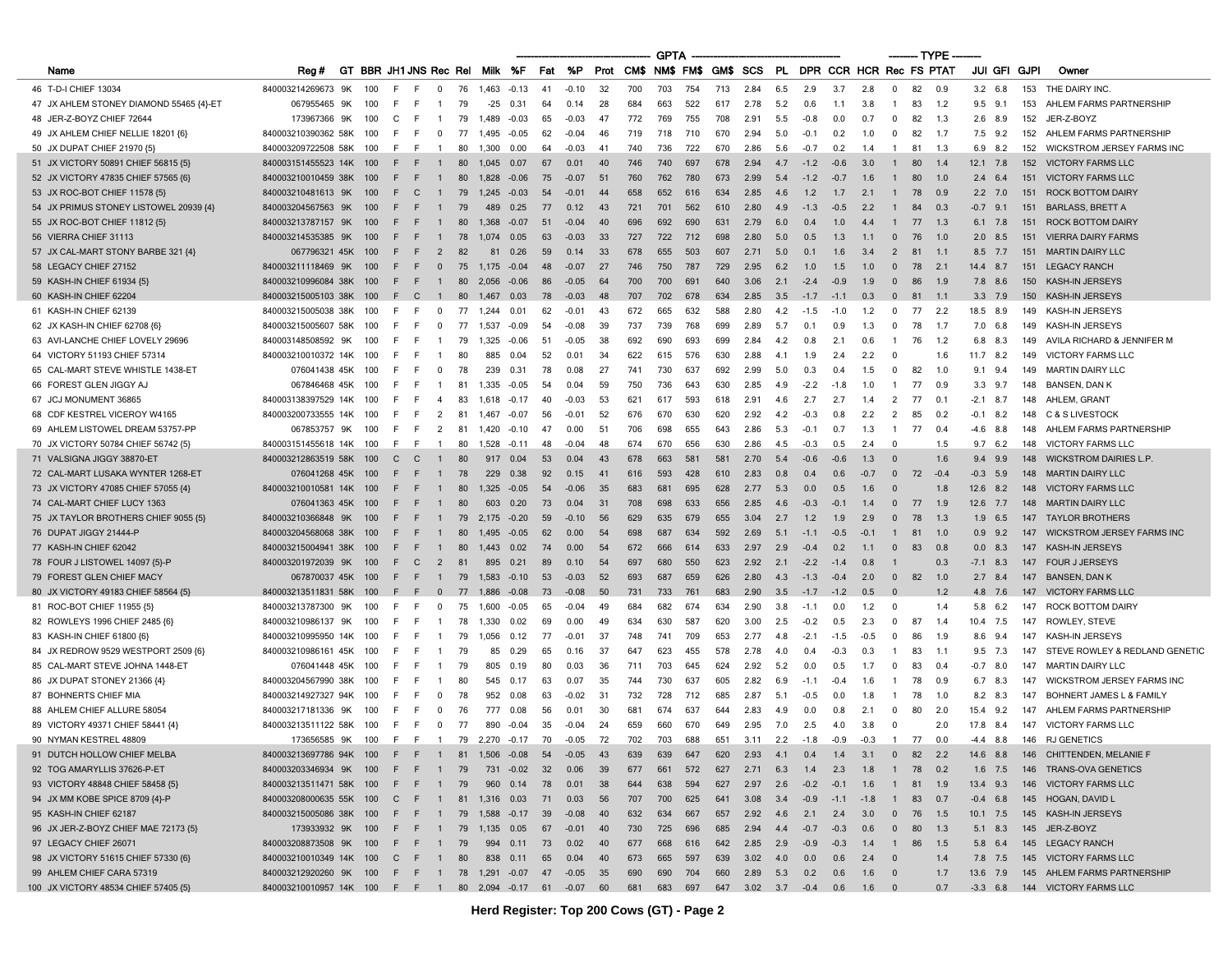|                                              |                                                      |                                |     |       |                          |    |               |                   |     |         |      |     | <b>GPTA</b>         |     |     |                                               |     |        |        |                         |                |            | – TYPE · |                     |     |                                         |
|----------------------------------------------|------------------------------------------------------|--------------------------------|-----|-------|--------------------------|----|---------------|-------------------|-----|---------|------|-----|---------------------|-----|-----|-----------------------------------------------|-----|--------|--------|-------------------------|----------------|------------|----------|---------------------|-----|-----------------------------------------|
| Name                                         | Reg#                                                 | GT BBR JH1 JNS Rec Rel Milk %F |     |       |                          |    |               |                   | Fat | %P      |      |     | Prot CM\$ NM\$ FM\$ |     |     | GM\$ SCS                                      | PL  |        |        | DPR CCR HCR Rec FS PTAT |                |            |          | <b>JUI GFI GJPI</b> |     | Owner                                   |
| 101 JER-Z-BOYZ LISTOWEL 62421                | 173286937 65K                                        | 100                            | E   | C     | 3                        | 83 | 1.447         | $-0.07$           | 55  | $-0.02$ | 49   | 657 | 652                 | 621 | 613 | 2.87                                          | 4.1 | 0.3    | 0.5    | 1.9                     | 2              | 81         | 0.3      | $0.8$ 8.3           | 144 | JER-Z-BOYZ                              |
| 102 TOG NOORVIK 38523-P                      | 840003209969465 14K                                  | 100                            | F.  | -F    | -1                       | 78 | 1,526         | $-0.02$           | 69  | $-0.03$ | 48   | 690 | 684                 | 666 | 591 | 2.76                                          | 4.6 | $-1.4$ | -0.9   | 0.2                     | 0              | 80         | 0.4      | $0.6$ 7.9           | 144 | <b>TRANS-OVA GENETICS</b>               |
| 103 JX ROC-BOT CHIEF 11764 {6}               | 840003213787109 9K                                   | 100                            | F   | E     | $\overline{1}$           | 78 | 900           | 0.15              | 77  | 0.05    | 43   | 660 | 651                 | 577 | 597 | 3.01                                          | 3.2 | $-1.5$ | $-0.4$ | 3.0                     | $\overline{1}$ | 84         | 1.8      | 11.5 7.8            | 144 | <b>ROCK BOTTOM DAIRY</b>                |
| 104 FOREST GLEN LISTOWEL HALLEY              | 067784920 45K                                        | 100                            | F   | C     | $\overline{2}$           | 83 | 552           | 0.08              | 45  | 0.03    | 26   | 728 | 717                 | 664 | 632 | 2.72                                          | 7.3 | $-0.4$ | 0.7    | 2.5                     | 2              | 82         | 0.4      | $2.1$ 8.7           | 144 | <b>FOREST GLEN JERSEYS</b>              |
| 105 JX SANDCREEKS LISTOWEL 11233 {6}-PP-ET   | 840003151933933 14K                                  | 100                            | F   |       | -1                       | 81 | 1,722         | $-0.14$           | -51 | $-0.03$ | 57   | 715 | 710                 | 680 | 594 | 2.85                                          | 5.8 | $-1.9$ | -1.1   | 1.4                     | $\overline{1}$ | 85         | 0.4      | $0.8$ 8.6           | 143 | SAND CREEK DAIRY LLC                    |
| 106 JX VICTORY 50771 CHIEF 56879 {4}         | 840003151455209 14K                                  | 100                            | F   |       |                          | 80 | 1.776         | $-0.04$           | 76  | $-0.08$ | 47   | 681 | 685                 | 714 | 634 | 3.01                                          | 3.2 | $-1.2$ | $-1.3$ | $-0.4$                  | $\Omega$       |            | 2.0      | 10.6<br>7.6         | 143 | <b>VICTORY FARMS LLC</b>                |
| 107 JX CLOVER FARMS CHIEF MUNCH 7908 {5}     | 067477908 38K                                        | 100                            | C   | E     | $\mathbf{1}$             | 80 | 1,220         | 0.04              | 68  | 0.01    | 47   | 746 | 740                 | 691 | 674 | 2.99                                          | 3.7 | $-2.5$ | $-2.5$ | 0.2                     | $\overline{1}$ | 79         | 1.7      | 8.5 8.2             | 143 | <b>CLOVER FARMS</b>                     |
| 108 JX DUPAT STONEY 20775 {4}                | 840003204567399 14K                                  | 100                            | F   |       | -1                       | 80 | 665           | 0.22              | 81  | 0.10    | 47   | 677 | 662                 | 536 | 586 | 3.00                                          | 3.8 | $-1.0$ | $-1.1$ | $-0.1$                  | -1             | 82         | 1.2      | $3.3$ $7.4$         | 143 | WICKSTROM JERSEY FARMS INC              |
| 109 FOREST GLEN WESTPORT MOOSE {6}           | 067846621 45K                                        | 100                            | F   | E     | -1                       | 80 | 672           | 0.08              | 51  | 0.06    | 38   | 645 | 633                 | 547 | 609 | 2.92                                          | 3.6 | 0.1    | 0.2    | 2.6                     | $\overline{1}$ | 82         | 1.3      | 7.8 9.7             | 143 | BANSEN STANLEY K & DORA H               |
| 110 JX CROSSWIND S-S-I BUTKUS Y904 {5}-ET    | 840003206094276 45K                                  | 100                            | -F  | C     | $\mathbf{1}$             | 80 | 587           | 0.11              | 52  | 0.06    | 35   | 585 | 571                 | 483 | 559 | 2.80                                          | 3.8 | 0.9    | 1.9    | 4.7                     | $\mathbf{1}$   | 80         | 0.9      | $3.9$ 8.5           | 143 | SELECT SIRES INC - SIRE DEPT            |
| 111 DUPAT CHIEF 21928                        | 840003209722466 58K                                  | 100                            |     |       |                          | 80 | 814           | 0.04              | 49  | 0.01    | 31   | 656 | 650                 | 616 | 625 | 2.90                                          | 4.8 | 0.2    | 1.2    | 3.3                     |                | 77         | 1.8      | 14.0 7.8            | 143 | <b>WICKSTROM JERSEY FARMS INC</b>       |
| 112 ROWLEYS 1620 CHIEF 2619                  | 840003212871657 45K                                  | 100                            | F   |       | $\mathbf{0}$             | 77 | 926           | 0.09              | 64  | $-0.02$ | 29   | 668 | 664                 | 653 | 637 | 2.84                                          | 4.3 | 0.0    | 0.4    | 0.9                     | $\mathbf{0}$   | 86         | 1.9      | 12.5 8.4            | 143 | ROWLEY, STEVE                           |
| 113 AHLEM CHIEF BLOOM 18092                  | 840003210390253 9K                                   | 100                            | F   |       |                          | 78 | 1.219         | $-0.10$           | 36  | $-0.07$ | 28   | 677 | 678                 | 711 | 645 | 2.79                                          | 6.8 | 1.7    | 2.0    | 3.2                     | $\mathbf{0}$   | 76         | 0.8      | 6.6 8.2             | 143 | AHLEM FARMS JERSEYS                     |
| 114 JX AVI-LANCHE STONEY HONEY 27276 {4}     | 840003148506172 9K                                   | 100                            | F   | F     | 2                        | 81 | 155           | 0.24              | 58  | 0.08    | 22   | 612 | 600                 | 514 | 584 | 2.86                                          | 5.2 | 2.0    | 2.9    | 3.1                     |                | 81         | 1.3      | 10.2 8.4            | 143 | AVILA RICHARD & JENNIFER M              |
| 115 JX AHLEM BROTHERS LISTOWEL 41302 {5}     | 840003200309340 14K                                  | 100                            | F   | C     | 2                        | 82 | 1.602         | $-0.17$           | 39  | 0.01    | 60   | 676 | 664                 | 599 | 552 | 2.72                                          | 5.4 | $-1.7$ | $-0.9$ | $-0.2$                  | 2              | 79         | 0.2      | $-1.1$ 8.0          | 142 | AHLEM, GRANT                            |
| 116 JX ROC-BOT CHIEF 12027 {4}               | 840003213787372 9K                                   | 100                            |     |       |                          | 79 | 1,585         | $-0.03$           | 70  | $-0.03$ | 51   | 713 | 713                 | 698 | 650 | 3.04                                          | 4.6 | $-0.9$ | $-0.3$ | 1.6                     |                | 77         | 0.9      | $0.6$ 7.5           | 142 | <b>ROCK BOTTOM DAIRY</b>                |
| 117 KASH-IN CHIEF 61817-E1                   | 840003210995967 14K                                  | 100                            | F   |       |                          | 80 | 1,635         | $-0.06$           | 66  | $-0.05$ | -49  | 723 | 721                 | 717 | 655 | 2.89                                          | 5.2 | $-0.4$ | $-0.3$ | 0.8                     | $\Omega$       | 73         | 0.8      | $-2.9$ 7.3          | 142 | <b>KASH-IN JERSEYS</b>                  |
| 118 JX OHIO CHIEF HARRIS 884 {6}             | 840003151790383 9K                                   | 100                            | F   |       |                          | 79 | 1.933         | $-0.14$           | 62  | $-0.10$ | 48   | 685 | 689                 | 732 | 656 | 2.89                                          | 3.9 | $-0.6$ | 0.3    | 2.9                     | -1             | 83         | 1.2      | $-2.4$ 8.2          | 142 | OHIO STATE UNIVERSITY                   |
| 119 FOREST GLEN WESTPORT LISA {6}            | 067870179 45K 100                                    |                                | F   | F     | $\mathbf{0}$             | 77 | 962           | 0.11              | 71  | 0.04    | 44   | 697 | 687                 | 613 | 605 | 2.90                                          | 4.9 | $-0.8$ | $-0.8$ | $-0.2$                  | $\mathbf{0}$   | 81         | 1.2      | $4.3$ 7.2           |     | 142 BANSEN STANLEY K & DORA H           |
| 120 KASH-IN CHIEF 60932                      | 840003208836456 14K                                  | 100                            |     |       |                          | 80 | 1.000         | 0.10              | 71  | 0.03    | 43   | 629 | 621                 | 558 | 612 | 2.93                                          | 2.5 | $-0.2$ | 0.6    | 1.6                     |                | 83         | $-1.5$   | 8.7 8.6             | 142 | <b>KASH-IN JERSEYS</b>                  |
| 121 JX DUPAT STONEY 20992 {4}                | 840003204567616 14K                                  | 100                            | F   | E     | -1                       | 80 | 861           | 0.11              | 67  | 0.05    | 43   | 694 | 682                 | 599 | 597 | 2.91                                          | 4.7 | $-1.6$ | $-0.8$ | 1.6                     | 2              | 83         | 1.4      | 10.3 8.9            | 142 | <b>WICKSTROM JERSEY FARMS INC</b>       |
| 122 JX VICTORY 51378 CHIEF 57308 {4}         | 840003210010324 14K                                  | 100                            | -F  | F     | -1                       | 80 | 1,394         | $-0.09$           | 48  | $-0.04$ | 42   | 679 | 677                 | 673 | 633 | 2.90                                          | 5.1 | $-0.1$ | 0.5    | 1.8                     | $\Omega$       |            | 1.4      | 7.4 7.6             | 142 | <b>VICTORY FARMS LLC</b>                |
| 123 VICTORY 52164 CHIEF 58042 {4}            | 840003214641716 38K                                  | 100                            | F   | C     |                          | 79 | 1.656         | $-0.10$           | 58  | $-0.09$ | 41   | 676 | 677                 | 710 | 600 | 2.77                                          | 4.9 | $-1.0$ | -1.1   |                         | $\Omega$       |            | 1.4      | 7.3<br>7.6          | 142 | <b>VICTORY FARMS LLC</b>                |
| 124 JX FOREST GLEN GOT MAID BECKA (6)        | 067805572 45K                                        | 100                            | F   | E     | 2                        | 82 | 627           | 0.12              | 56  | 0.07    | 38   | 684 | 669                 | 573 | 628 | 2.80                                          | 5.5 | 1.0    | 1.1    | 0.1                     | $\overline{1}$ | 74         | 0.2      | $-3.7$<br>8.5       | 142 | <b>FOREST GLEN JERSEYS</b>              |
| 125 ROC-BOT CHIEF 11604                      | 840003210481639 9K                                   | 100                            | E   | E     | -1                       | 80 | 895           | 0.03              | 50  | 0.00    | 32   | 649 | 645                 | 619 | 628 | 2.94                                          | 5.3 | 0.9    | 2.0    | 3.2                     | $\overline{1}$ | 78         | 1.5      | 12.5 8.7            | 142 | <b>ROCK BOTTOM DAIRY</b>                |
| 126 BLUE MIST CHIEF BARBARA                  | 174136785 58K                                        | 100                            | F   |       |                          | 79 | 726           | $-0.01$           | 33  | 0.02    | -31  | 626 | 618                 | 571 | 629 | 2.88                                          | 5.1 | 2.1    | 2.6    | 2.5                     | 0              | 84         | 1.7      | 10.0 8.4            | 142 | <b>GOMES JERSEY DAIRY, LLC</b>          |
| 127 VIERRA CHIEF 31117                       | 840003214535389 9K                                   | 100                            | F   |       | $\Omega$                 | 76 | 1.021         | $-0.05$           | 39  | $-0.03$ | 30   | 628 | 626                 | 625 | 615 | 2.88                                          | 5.5 | 1.7    | 2.4    | 1.7                     | $^{\circ}$     | 81         | 1.9      | 20.9 8.3            | 142 | <b>VIERRA DAIRY FARMS</b>               |
| 128 DUPAT CHIEF 21820                        | 840003209722358 58K                                  | 100                            | F   |       |                          | 80 | 1.021         | $-0.01$           | 48  | $-0.04$ | 28   | 631 | 630                 | 637 | 622 | 2.86                                          | 4.7 | 1.4    | 1.4    | 2.4                     | -1             | 73         | 1.4      | 13.2 8.8            | 142 | <b>WICKSTROM JERSEY FARMS INC</b>       |
| 129 JX DUPAT STONEY 20615 {4}-ET             | 840003204567239 14K                                  | 100                            | F.  | F     | $\mathbf{1}$             | 81 | 722           | 0.18              | 75  | 0.01    | 28   | 724 | 718                 | 685 | 617 | 2.90                                          | 6.0 | $-1.0$ | 0.0    | 2.8                     | -1             | 81         | 1.4      | $7.9$ 8.1           | 142 | <b>WICKSTROM JERSEY FARMS INC</b>       |
| 130 JX ROC-BOT CHIEF 12036 {5}               | 840003213787381                                      | 9K<br>100                      | E   | E     | $\mathbf{1}$             | 79 | 931           | 0.06              | 58  | $-0.03$ | 27   | 674 | 673                 | 675 | 636 | 2.92                                          | 5.8 | 0.8    | 1.7    | 1.8                     |                | 84         | 2.1      | 15.2 7.0            | 142 | <b>ROCK BOTTOM DAIRY</b>                |
| 131 CLOVER PATCH WESTPORT CHICAGO {6}        | 173873427 9K                                         | 100                            | F   | E     | $\mathbf{1}$             | 78 | $-155$        | 0.37              | 70  | 0.13    | 21   | 690 | 672                 | 547 | 620 | 2.85                                          | 5.1 | 0.3    | $-0.2$ | 0.8                     | -1             | 81         | 1.3      | $11.5$ 8.0          | 142 | KOZAK, ALAN                             |
| 132 JX KASH-IN STONEY 58257 {4}              | 840003204989209 9K                                   | 100                            |     |       |                          | 79 | 305           | 0.27              | 72  | 0.04    | 19   | 673 | 667                 | 622 | 645 | 3.02                                          | 4.8 | 0.9    | 1.7    | 2.9                     |                | 83         | 1.3      | $8.1$ 7.0           | 142 | <b>KASH-IN JERSEYS</b>                  |
| 133 FOUR J JIGGY 18317                       | 840003212660195 9K                                   | 100                            | F   | E     | $\mathbf{1}$             | 79 | 1.262         | 0.11              | 87  | 0.04    | 56   | 719 | 704                 | 611 | 594 | 2.75                                          | 3.5 | $-2.9$ | $-3.0$ | 0.1                     | $\mathbf{0}$   | 76         | 0.7      | $-3.8$ 9.0          | 141 | <b>FOUR J JERSEYS</b>                   |
| 134 JX FOREST GLEN KOBE ISABELLA {4}         | 067846832 45K                                        | 100                            | F   | F     | $\mathbf{1}$             | 80 | 1,274         | 0.16              | 98  | 0.02    | 51   | 764 | 757                 | 696 | 662 | 2.98                                          | 3.7 | $-2.1$ | $-2.4$ | $-1.9$                  | $\mathbf{0}$   | 75         | $-0.3$   | $-9.2$ 6.7          | 141 | BANSEN, DAN K                           |
| 135 JX DUPAT CHIEF 22232 {6}                 | 840003209722770                                      | 58K<br>100                     | C   |       |                          | 79 | 1.432         | $-0.01$           | 66  | $-0.02$ | 47   | 661 | 656                 | 634 | 586 | 2.89                                          | 3.9 | $-1.4$ | $-0.7$ | 0.6                     | $\Omega$       | 81         | 1.4      | 6.9<br>8.9          | 141 | <b>WICKSTROM JERSEY FARMS INC</b>       |
| 136 JX METCALF WESTPORT 457 {5}-ET           | 840003206944197 9K                                   | 100                            | F   |       |                          | 79 | 926           | 0.09              | 64  | 0.05    | 46   | 619 | 603                 | 511 | 532 | 2.76                                          | 3.6 | $-0.8$ | $-1.1$ | 2.2                     | $\mathbf{1}$   | 82         | $-1.1$   | $4.2$ 9.1           | 141 | METCALF, COREY                          |
| 137 SUNBOW SKYLER JULIA 29314                | 840003148508210 9K                                   | 100                            |     |       |                          | 79 | 1,357         | 0.08              | 84  | $-0.03$ | 44   | 687 | 687                 | 673 | 658 | 3.06                                          | 3.6 | 0.1    | 1.0    | 1.6                     | -1             | 82         | 0.3      | $-2.2$ 8.7          | 141 | STEER, ALEX                             |
| 138 JX MM GOT MAID 12069 {5}                 | 840003218683705 9K                                   | 100                            |     | F     | $\Omega$                 | 76 | 601           | 0.19              | 71  | 0.10    | 44   | 704 | 685                 | 555 | 599 | 2.75                                          | 4.8 | $-1.2$ | $-0.3$ | 1.4                     | $\Omega$       |            | 0.0      | $-7.2$ 9.0          | 141 | <b>MISTY MEADOW DAIRY</b>               |
| 139 JX RED TOP CHIEF 52886 {5}               | 840003213313243 58K                                  | 100                            | -F  | F.    | $\mathbf{0}$             | 77 | 1.557         | $-0.09$           | 55  | $-0.07$ | 42   | 645 | 644                 | 659 | 581 | 2.79                                          | 4.7 | $-0.7$ | 0.0    | 1.8                     | $\Omega$       |            | 1.4      | $11.2$ 8.2          | 141 | KING, JASON                             |
| 140 CLOVER FARMS CHIEF BUFF 7861             | 067477861 38K                                        | 100                            |     |       | $\Omega$                 | 77 | 938           | 0.11              | 70  | 0.02    | 38   | 670 | 662                 | 612 | 638 | 2.89                                          | 3.0 | $-0.9$ | $-0.2$ | 2.3                     | -1             | 80         | 1.1      | $3.2 \quad 8.4$     | 141 | <b>CLOVER FARMS</b>                     |
| 141 AHLEM CHIEF JOSIE 18350                  | 840003210390511 58K                                  | 100                            | F   |       |                          | 79 | 1.271         | $-0.07$           | 45  | $-0.06$ | 34   | 662 | 661                 | 674 | 618 | 2.81                                          | 5.6 | 0.7    | 0.7    | 2.1                     | $\mathbf{0}$   | 82         | 1.3      | $7.0$ 8.9           | 141 | AHLEM FARMS JERSEYS                     |
| 142 JX VIERRA BARRISS {4}-ET                 | 840003200644119 99K                                  | 100                            | F   |       | $\overline{2}$           | 81 | 469           | 0.16              | 57  | 0.06    | 31   | 648 | 634                 | 547 | 537 | 2.75                                          | 5.0 | $-1.6$ | $-0.5$ | 1.6                     | $\overline{1}$ | 83         | 1.4      | 16.3 8.7            | 141 | VIERRA DAIRY FARMS & SEMEX ALL          |
| 143 JX MM STONEY LIZZO 8877 {4}              | 840003208000803 55K                                  | 100                            | F   | E     | -1                       | 81 | $-222$        | 0.45              | 84  | 0.19    | 31   | 712 | 689                 | 510 | 599 | 2.90                                          | 4.4 | $-1.8$ | $-1.5$ | 0.8                     | -1             | 82         | $-1.2$   | 4.6 7.6             | 141 | <b>MISTY MEADOW DAIRY</b>               |
| 144 AHLEM BROTHERS LISTOWEL 41209 {4}        | 840003200309247 14K                                  | 100                            |     |       | $\overline{2}$           | 82 | 507           | 0.11              | 49  | 0.05    | 30   | 704 | 691                 | 615 | 630 | 2.78                                          | 5.9 | 0.0    | 0.5    | 1.3                     | 3              | 80         | 0.5      | $-0.4$ 8.5          | 141 | AHLEM, GRANT                            |
| 145 JX AVI-LANCHE LISTOWEL NEVI 19638 {6}-ET | 840003131413026 9K                                   | 100                            | F.  | C.    | 2                        | 82 | 959           | 0.00              | 47  | $-0.05$ | 24   | 683 | 680                 | 694 | 614 | 2.74                                          | 6.1 | $-0.5$ | 1.2    | 1.1                     | $\overline{2}$ | 84         | 0.6      | $9.9$ 8.2           |     | 141 AVILA RICHARD & JENNIFER M          |
| 146 JX MM KOBE 8767 {4}-P                    | 840003208000693 55K 100                              |                                |     | F F   | $\overline{1}$           |    | 81 1,304      | 0.01              | 65  | 0.05    | 60   | 679 | 666                 | 566 | 596 | 2.92                                          | 3.1 | -1.9   | $-1.5$ | $-1.5$                  | $\mathbf{1}$   | 84         | 0.4      | $-3.2$ 7.6          |     | 140 MISTY MEADOW DAIRY                  |
| 147 JX ROC-BOT CHIEF 11737 {6}-P             | 840003210481772 9K 100                               |                                | F.  | C     | $\overline{1}$           | 80 |               | 1,863 -0.13       | 60  | $-0.05$ | 57   | 655 | 654                 | 648 | 603 | 2.97                                          | 3.3 | $-1.2$ | $-0.2$ | 0.9                     | $\mathbf{1}$   | 79         | 1.0      | $2.0\quad 8.2$      | 140 | ROCK BOTTOM DAIRY                       |
| 148 JX ROC-BOT CHIEF 11773 {5}               | 840003213787118 9K 100                               |                                |     | F F   | $\overline{1}$           | 80 |               | 1,705 -0.09       | 63  | $-0.06$ | - 49 | 594 | 592                 | 597 | 574 | 2.83                                          | 2.7 | 0.2    | 0.3    | 2.5                     | $\overline{1}$ | $77 - 1.2$ |          | $3.5$ 8.2           |     | 140 ROCK BOTTOM DAIRY                   |
| 149 FOREST GLEN CHIEF CASSIE {6}             | 067870245 45K 100                                    |                                |     | F F   | $\overline{\mathbf{0}}$  |    |               | 77 1,369 -0.09    | 47  | $-0.01$ | - 49 | 572 | 567                 | 529 | 590 | 2.96                                          | 2.4 | 1.0    | 1.9    | 2.8                     | $\mathbf 0$    | 76 1.5     |          | 9.5 8.7             | 140 | FOREST GLEN JERSEYS                     |
| 150 JX PROMETEDOR CHIEF 25916 {5}-ET         | 840003208873353 9K 100                               |                                | F.  | - F   | $\overline{1}$           |    |               | 79 2,106 -0.14    | 70  | $-0.13$ | -47  | 698 | 706                 | 778 | 608 | 2.89                                          | 4.3 | $-2.6$ | $-2.1$ | 1.6                     | $\overline{1}$ | 82 1.7     |          | 11.8 8.4            |     | 140 LEGACY RANCH                        |
| 151 ROC-BOT CHIEF 12065 {6}                  | 840003129342351 9K 100                               |                                | - F | F.    | $\overline{\phantom{0}}$ |    | 76 1,206 0.02 |                   | 63  | $-0.02$ | 40   | 699 | 693                 | 668 | 633 | 2.79                                          | 4.9 | $-0.8$ | 0.0    | 0.2                     | $\mathbf{0}$   |            | 0.6      | $-2.2$ 6.4          |     | 140 ROCK BOTTOM DAIRY                   |
| 152 DG BAR CHIEF 25707                       | 840003214750826 9K                                   | 100                            | F   | F.    | $\overline{1}$           | 78 |               | 1,327 -0.12       | 37  | $-0.04$ | 39   | 649 | 647                 | 646 | 598 | 2.87                                          | 5.9 | 0.6    | 1.0    | 0.9                     | $\mathbf{0}$   |            | 2.1      | 15.6 8.2            | 140 | VEENEDAAL SOPHIA, SAVANAH, ADA          |
| 153 JER-Z-BOYZ CHIEF SILVI 71998             | 173921438 9K 100                                     |                                |     |       | F F 1 79 1,041 0.06      |    |               |                   | 63  | 0.00    | 38   | 650 | 643                 | 604 | 613 | 2.80                                          | 3.6 | $-0.6$ | $-0.1$ | 2.1                     |                | $1$ 81 1.2 |          | $4.5$ $8.3$         |     | 140 JER-Z-BOYZ                          |
| 154 JX VICTORY 50941 CHIEF 56889 {5}         | 840003151455187 14K 100                              |                                |     | F F 1 |                          |    |               | 80 1,540 -0.10 51 |     | $-0.09$ | 37   | 662 | 666                 | 707 | 625 | 2.94                                          | 5.2 | 0.1    | 0.6    | 2.5                     | $\overline{1}$ | 82 1.6     |          |                     |     | 13.6 7.8 140 VICTORY FARMS LLC          |
| 155 JX DUPAT STONEY 20527 {4}-ET             | 840003204567151 14K 100 F F 1 81 880 0.07 59 0.02 36 |                                |     |       |                          |    |               |                   |     |         |      |     |                     |     |     | 633 623 572 543 2.81 5.4 0.2 0.7 1.9 1 87 1.3 |     |        |        |                         |                |            |          |                     |     | 10.0 8.0 140 WICKSTROM JERSEY FARMS INC |